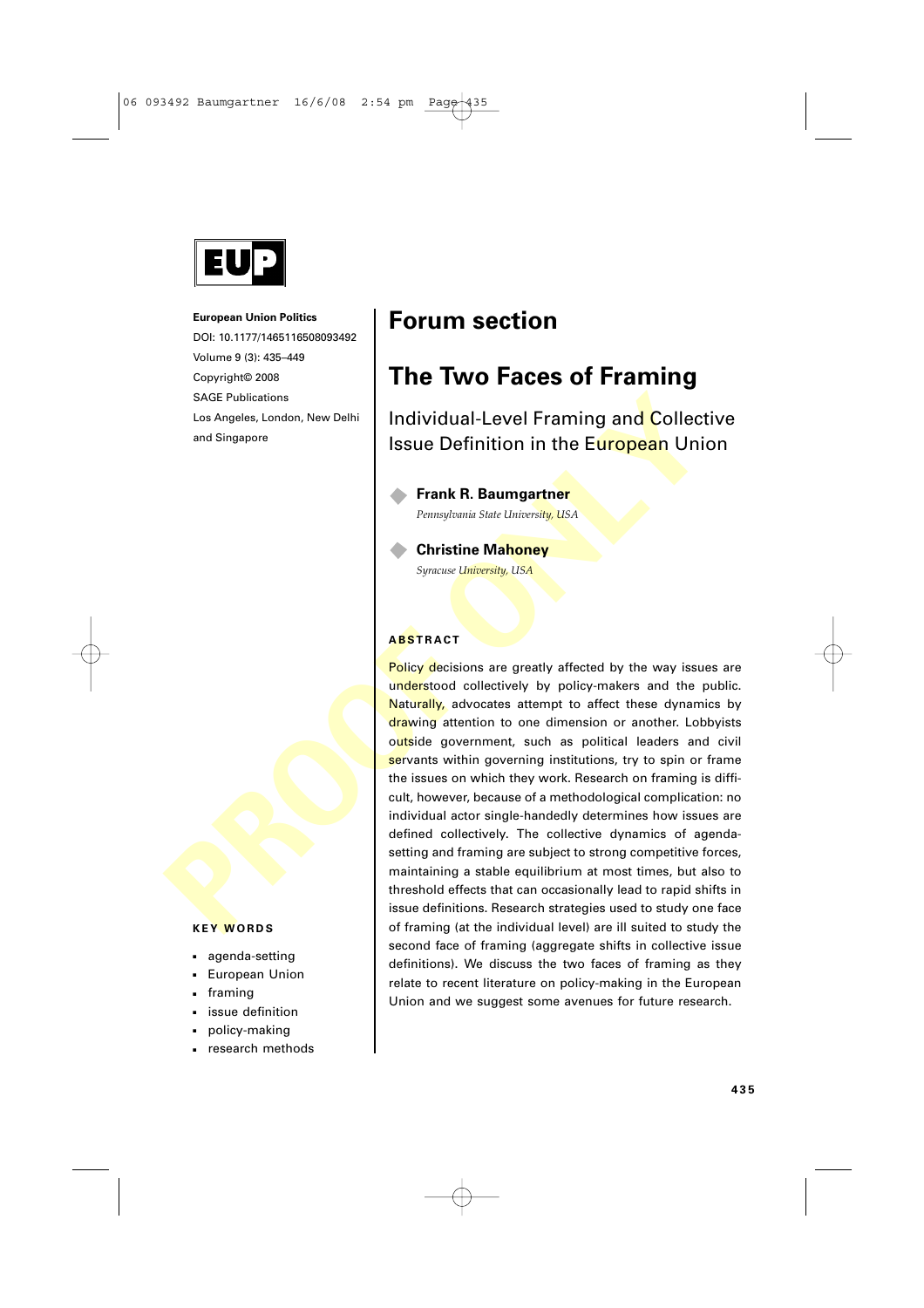### **Framing at the individual and the collective levels**

a transportation concern, a public health issue, one concerning competitives, and possibly one relating to the jurisdiction of the European Union (I) versus natalogiverments. Because all policies are multi-dimension differ Public policy advocates hope to see debates defined in a manner favorable to their position, and with their allies they work to achieve this. No public policy is substantively one-dimensional; even the simplest policy proposals involve questions of cost and the scope of the regulatory state in addition to whatever substantive impact they may be addressing. A proposal to regulate the transportation of live animals is simultaneously an animal welfare issue, a transportation concern, a public health issue, one concerning competitiveness, and possibly one relating to the jurisdiction of the European Union (EU) versus national governments. Because all policies are multi-dimensional, different policy actors focus their attention on different aspects of the policy as they seek to build support for their positions. However, since no single advocate determines how an issue is framed, the linkage between individual studies of framing and collective studies of issue definition is not clear. Individual policy advocates may well select arguments on a given dimension rather than another, but they are constrained in their choices by the actions of other policy actors, who are typically just as conversant as they are in the many dimensions of debate that *could* be brought into discussion. Which dimensions manage to dominate the collective policy debate at any given time is partly determined endogenously through the efforts of individual lobbyists, but also exogenously through stochastic events, crises, scientific advance and new discoveries, as well as through social cascade effects within policy communities. Studying the process of framing only at the individual level has little chance of elucidating collective-level changes in framing. At the same time, researchers focusing only on aggregate-level framing will be unable to understand the forces that led to the collective frame without recognizing the micro-level forces that are at play.

The controversy surrounding the Bolkestein Directive provides a case in point. This directive addressed many issues, but most importantly the completing of the internal market in services came to be defined as something wholly different as critics focused their attention on the idea that 'Polish plumbers' and other cheap laborers would invade the original 15 member states. Why did this particular frame manage to dominate? Why did *any* single frame gain such weight, considering the myriad different implications of the proposal? How an issue comes to be perceived by the broad political or policy community is of course fundamental to public acceptance; controversies over the Bolkenstein Directive were related to the French 'No' in the 2005 EU Treaty referendum – news reports noted that French citizens would not support an EU that led to a loss of French jobs to cheap laborers. But can we say that the collective dynamics by which attention came to focus almost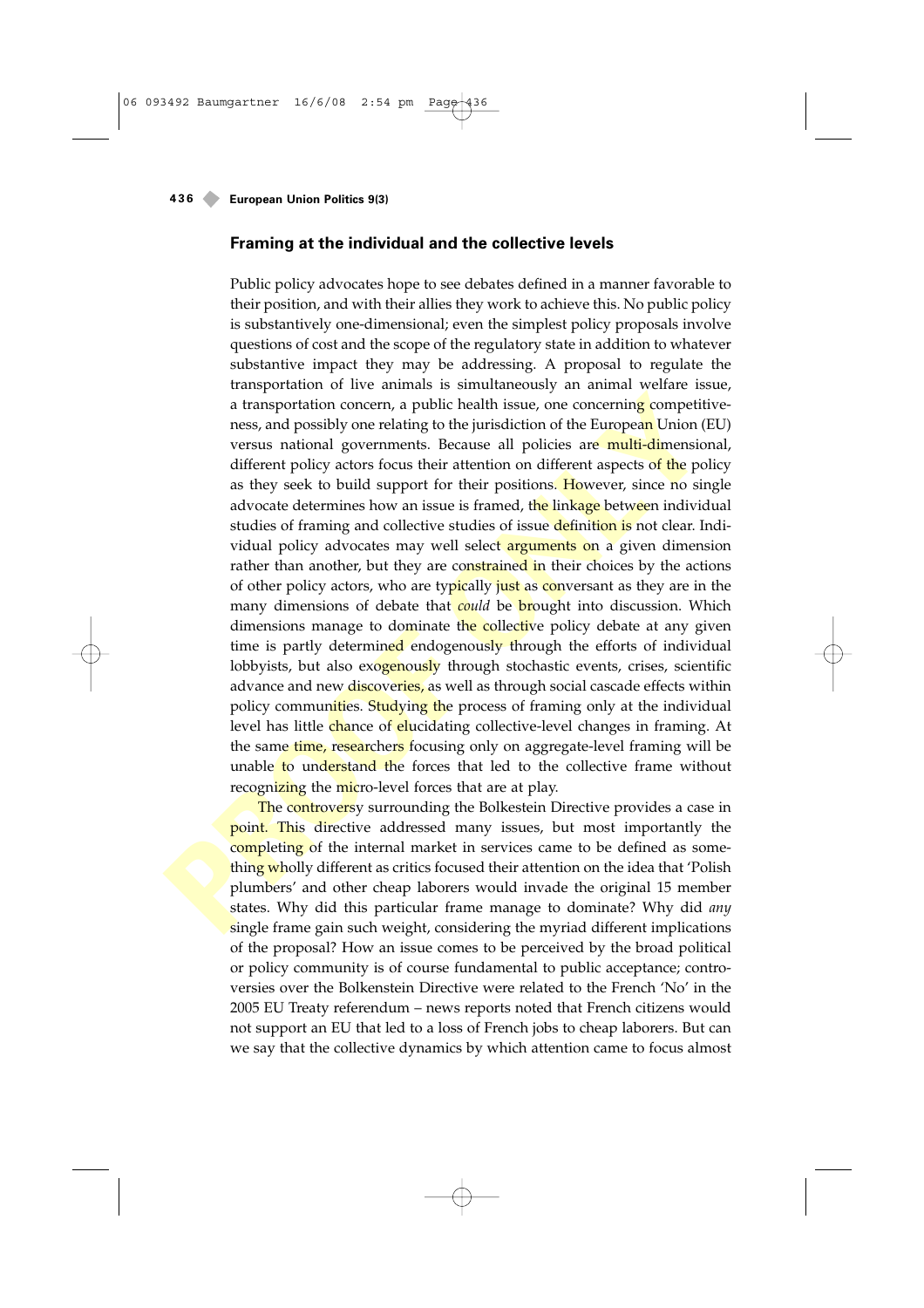exclusively on one aspect of a complex proposal were the result of individual strategies of framing and spinning? If lobbyists were that effective, there would be little structure in politics.

EU. We focus on the methodological issues related to the difference between<br>individual and collective behavior and present a research agenda that shows<br>that the systematic study of framing and issue definition is within r Framing and argumentation are fundamental to advocacy and EU lobbyists engage in creative framing every day, but EU researchers have yet to develop large-scale projects to study these dynamics. This article discusses the importance of the two faces of framing in lobbying, drawing largely from the agenda-setting, policy change and lobbying literature in the USA and the EU. We focus on the methodological issues related to the difference **between** individual and collective behavior and present a research agenda that shows that the systematic study of framing and issue definition is within reach. These designs may be significantly larger in scope than previous studies by taking advantage of research opportunities created by the availability of systematic data on EU policy processes through the Policy Agendas Project, computer-assisted textual coding methodologies now being developed, and with the support of traditional interview-based fieldwork, possibly within larger cooperative networks.

# **The first face of framing**

06 093492 Baumgartner 16/6/08 2:54 pm Pag

How common is it for EU lobbyists to frame their arguments in order to gain political support for their positions? And if they are doing it, what are their framing patterns? Do they select just one frame and stick to it? Or, do they emphasize different frames with different actors, in an attempt to maximize support? Preliminary analysis of interviews with 82 EU lobbyists about their argumentation strategies provides some insight.

Mahoney interviewed a random sample of advocates active in the EU, using a sampling frame comprising the 2004 CONECCS database, the European Parliament's register of lobbyists and the 2004 *European Public Affairs Directory*. Advocates were interviewed about the issue they had most recently worked on and were asked to identify other advocates working on the same issue, who were then also interviewed, resulting in a total of 82 interviews. All advocates were asked to describe the arguments they were using to gain support for their position. They were asked if they used different arguments for different targets and, if so, were probed about how those arguments differed. (This research forms the basis for Mahoney, 2008, but the particular results discussed here were not reported in the book.)

Table 1 shows the number and percentage of advocates engaging in framing: 34% of advocates reported manipulating their argumentation depending on the target at hand, whereas 66% described argumentation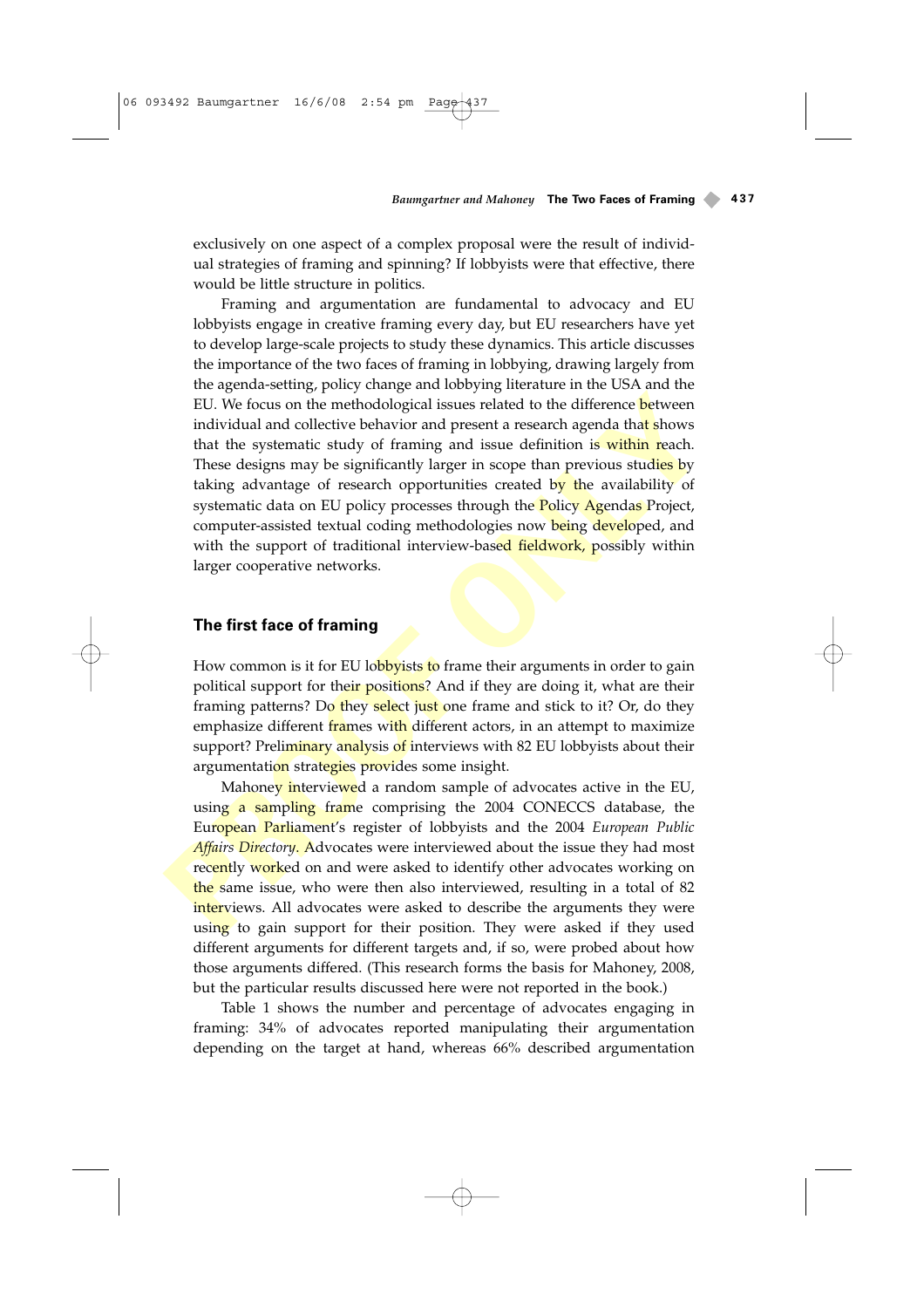**Table 1** Percentage of EU Lobbyists manipulating their Argumentation depending on Target

|                                                                 | Frequency | Percent    |
|-----------------------------------------------------------------|-----------|------------|
| No Targeted Argumentation<br><b>Targeted Argumentation Used</b> | 54<br>28  | 66%<br>34% |
| Total                                                           | 82        | 100%       |

strategies where the same dimensions were used regardless of the target. So, roughly one-third of EU advocates framed the issue in different ways to expand their supporting coalition by linking the dimensions at stake to the interests of their target.

strategies where the same dimensions were used regardless of the target.<br>
roughly one-third of EU advocates framed the issue in different ways<br>
expand their surporting coalition by linking the **dimensions** at stake to<br>
int Why do such a large proportion of EU lobbyists stick with the same message rather than nuance their argumentation to gain political support? The interviews seem to suggest two main **answers. First**, the context of the issue is crucial: if there is only one venue in charge of a dossier, or the lobbyist is targeting only one venue, then this registers in Table 1 as not targeting arguments. This same advocate may use a very sophisticated argumentation strategy on a larger, more complex issue on which multiple institutional units have jurisdiction. But most issues and most lobbying situations are not so complex. This simple fact is often lost in the literature on framing, which, owing to its case-study orientation, has found framing effects virtually every time it has searched for them (see Druckman, 2001: 1061).

Second, the low levels of targeted framing may come from advocates' fear of being seen as 'manipulative.' A number of advocates explicitly discussed why they do not frame their arguments depending on the target, alluding to the fact that they have one message and they stick by it so as not to appear to be dissembling. For example, a business organization lobbying on an environmental issue on Integrated Product Policy (IPP) was somewhat defensive, the lobbyist insisting that his group does not manipulate the dimensions of debate:

'No, we always go with the same message, we are totally transparent, and when the Communication was about to come out we did two or three letters and those were copied to both DG ENVI and DG Enterprise and to the main Commissioners interested in IPP. So to both DG Internal Market and the Consumer Commissioner as well we give the same position.'

A similar concern was voiced by a citizen group lobbying on the Services Directive: 'The message is always the same, we have nothing to hide, it is quite transparent.'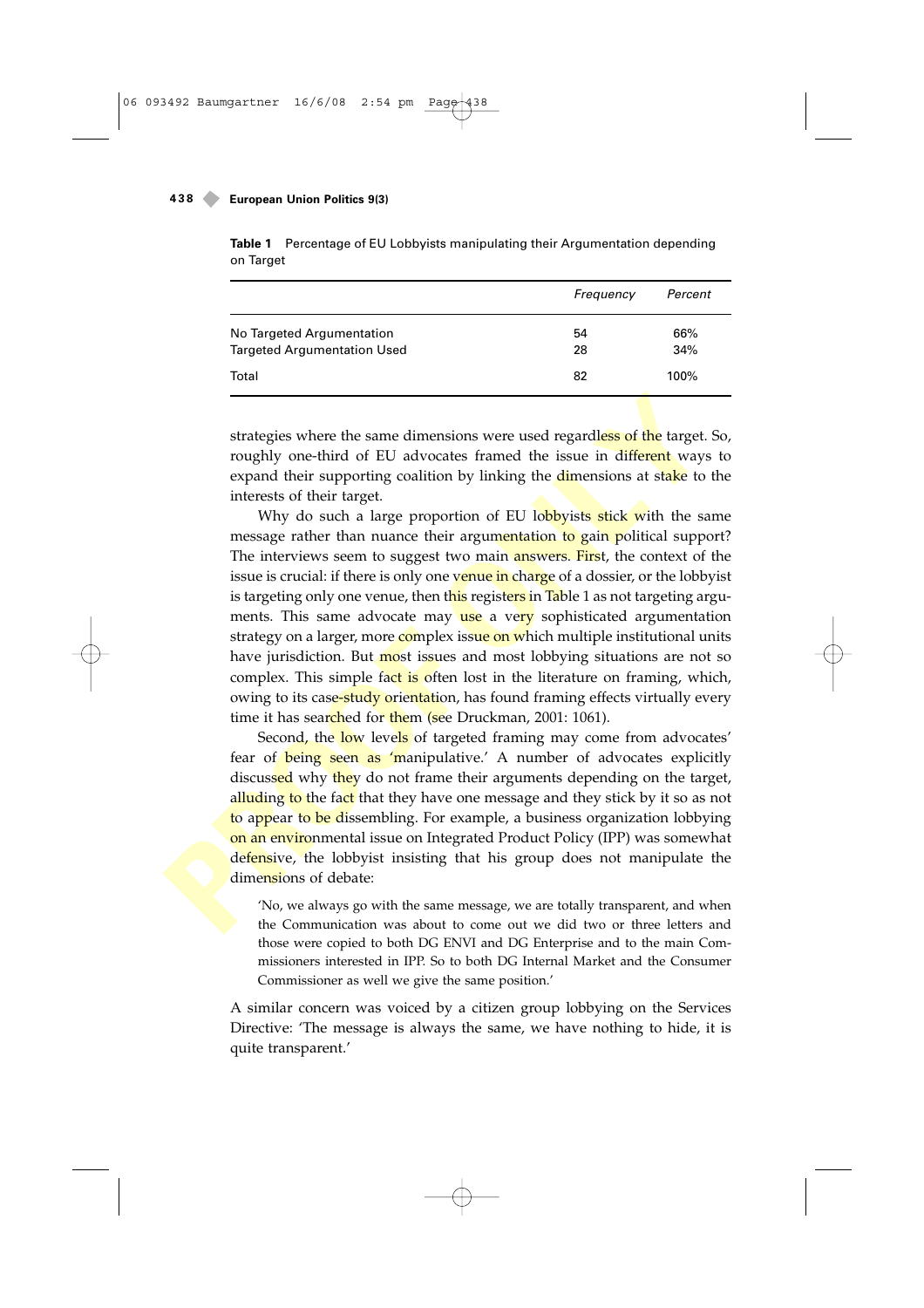A third explanation could be that the advocate is attempting to shape the collective debate and this might be better done by repeatedly hammering a single frame rather than raising a number of different dimensions with different targets. If advocates see a long-term advantage in promoting 'safe labor standards' or 'corporate transparency' and these themes are fundamental to their organizational missions, they may push the same theme at every opportunity. George Lakoff (2004) suggests that repetition matters.

06 093492 Baumgartner 16/6/08 2:54 pm Page

not be putting forward multiple arguments or are consciously trying to shape<br>the issue-wide debate, two-thirds of this sample did not spin. Results from a<br>comparable US-based study similarly from that hobbyists, are often<br> Whether advocates have only one target, feel that, ethically, they should not be putting forward multiple arguments or are consciously trying to shape the issue-wide debate, two-thirds of this sample did not spin. Results from a comparable US-based study similarly found that lobbyists are often constrained in the arguments they make. Although they might *like* to see the entire policy community shift focus to their preferred dimension of debate, they are constrained by the actions of those around them (see Berry et al., 2007). Spinning by a single advocate on a single issue may be somewhat less ubiquitous than is sometimes assumed.

One-third of Mahoney's lobbyists did present their issue differently depending on the target, emphasizing the dimension of the issue that would resonate most strongly. Table 2 reports the number and percentage of advocates manipulating their framing by venue, institution or political group.

The data show that, if advocates are targeting their argumentation, they are most likely to frame their position differently depending on the Directorate-General  $(DG)$  or the institution they are approaching, if they are simultaneously lobbying multiple institutions  $-$  e.g. the Commission, the Council and the European Parliament (EP). Lobbyists described different types of argument for the different institutions, rather than different dimensions of the debate. Specifically, lobbyists found simpler arguments to be more effective in the more political Parliament and more technical arguments were

|                                                       | Frequency | Percent |
|-------------------------------------------------------|-----------|---------|
| No Argumentation Framing                              | 54        | 65%     |
| By DG in Commission                                   | 8         | 10%     |
| By Institution (e.g. Parliament, Commission, Council) | 8         | 10%     |
| Both by Institutions and within the Commission by DG  |           | 9%      |
| By Party Group in the EP                              | 5         | 6%      |
| Total                                                 | 82        | 100%    |

**Table 2** Percentage of EU Lobbyists Manipulating their Argumentation by Party and Institution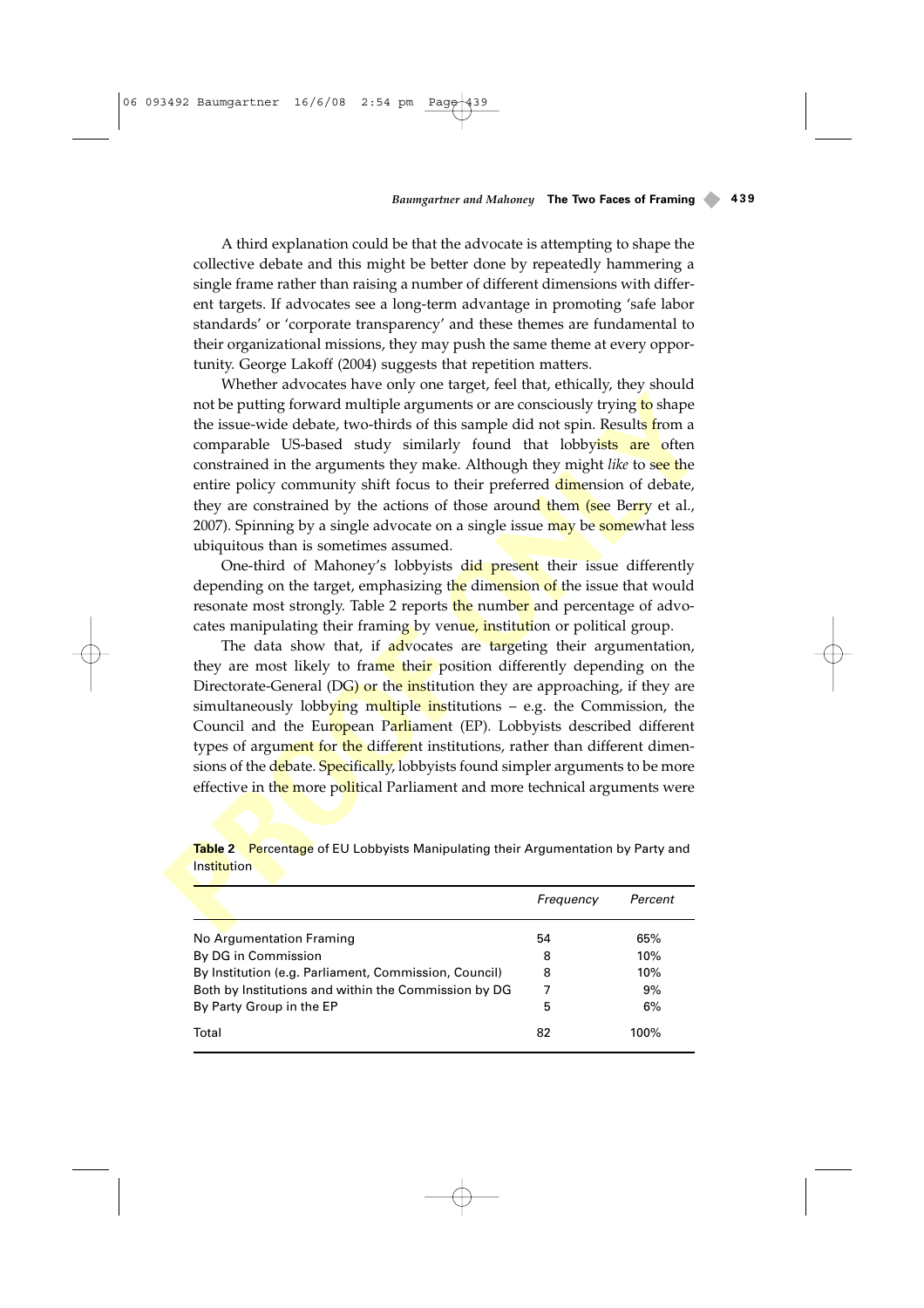possible with the specialists of the Commission. A business association lobbying on the Service Directive noted that:

'In the EP they have to be less technical, bigger arguments; they are never going to understand the complexity of this Directive. Someone, a big player needs to bring the big messages forward; this can't be a technical debate, because it is too technical to understand. These MEPs are ultimately going to vote on a big clear political argument associated with it.'

A consultancy lobbyist echoed this sentiment: 'In the Commission it can be more technical, more pan-European. In the Parliament it needs to be shorter, less technical, needs to be more potent with a local hook.'

However, when it comes to the Commission, advocates did describe true framing behavior, where arguments were used that fit the audience. An industry representative lobbying on the Clean Air for Europe issue noted that advocates do 'focus on different things in different DGs', but they ensure that they 'always cc both, so both get all our **arguments', so** no one is suspicious.

An Information Technology (IT) industry representative lobbying on a proposal by the Council to require IT companies to store telecommunications data as a means to combat crime described his strategy:

A consultancy lobby<br>ist echoed this sentiment. Th the Commission it car<br>more technical, more pan-European. In the Parliament it needs to be shot<br>less technical, needs to be more potent with a local hook."<br>However, when it 'Yes, if I am talking to the people at the Perm Reps [Permanent Representation], you spin it different ways if you are talking to the Telecoms guy versus the Justice guy. The Telecoms guy is interested in helping the telecoms because there is a lot of jobs and money in the industry; there can be a more frank discussion with them and they have more knowledge about the sector. When I talk to the Justice guy I try to simulate my helplessness – "we don't have any idea how to do this and we are the technical experts." What they are proposing is technically infeasible . . ..'

Lobbyists frame their arguments differently when lobbying in Parliament to make issues relevant to MEPs of certain political groups, as well as from certain member states. A trade association lobbying on the REACH Chemicals regulations noted:

You do have to adapt it to the kind of person you are talking to; it is marketing really, you better know who you are talking to. When we talk to the Greens, we talk from their point of view and explain how we don't need to be testing salt when we could be testing the more dangerous substances. We highlight the debate about prioritization. They don't like risk, they like the idea of: if it's dangerous, replace it. They want zero risk, but that isn't possible. We talk about slow replacement, replacement that takes technical feasibility and market feasibility into account, and how a chemical can be replaced when the economic factors allow for that. If I go to the Left I can talk about jobs, and how there are 2 million European jobs directly linked to the chemicals industry.'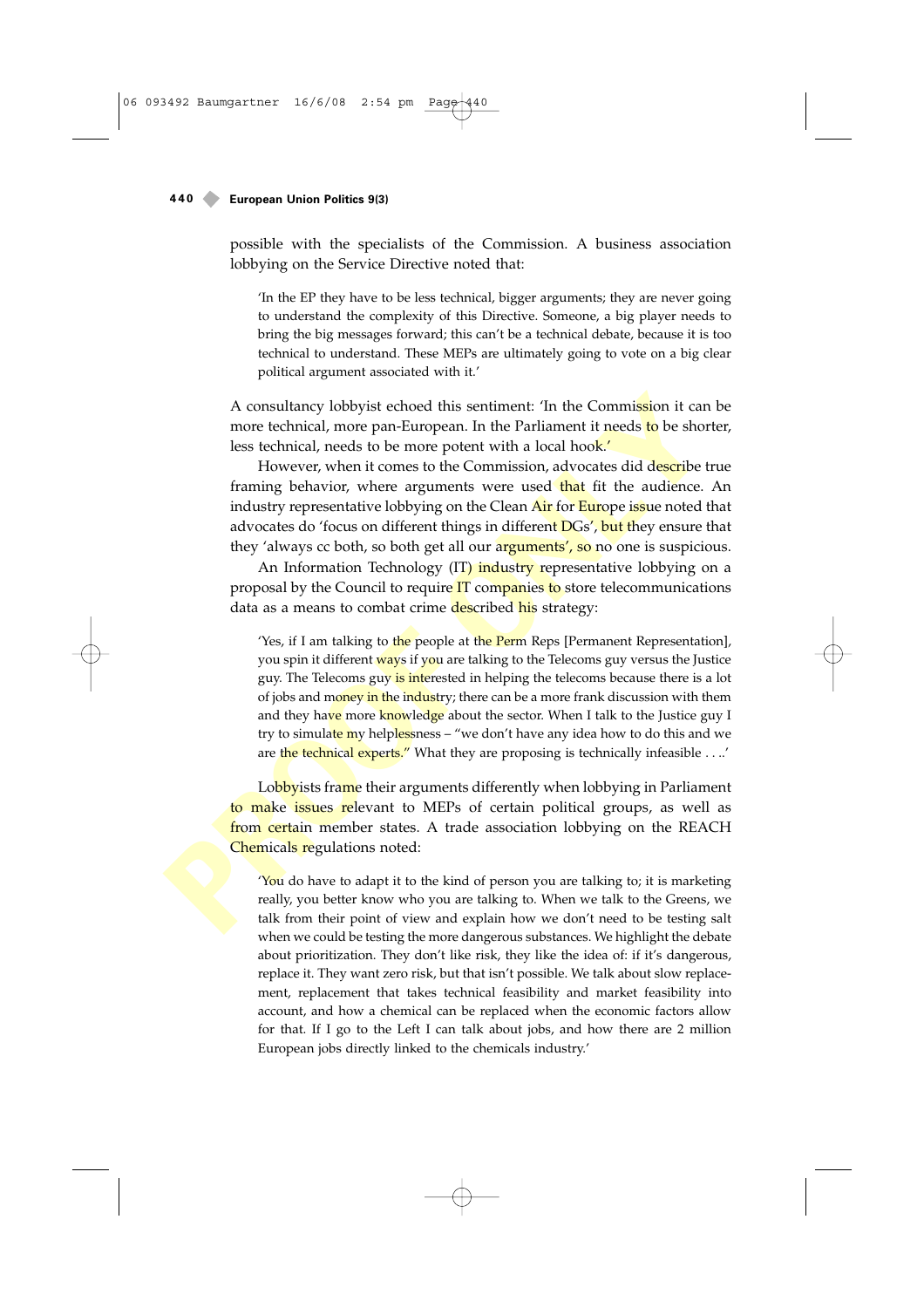An environmental group lobbying on the other side of the same issue was making use of the same types of sophisticated argumentation strategy:

06 093492 Baumgartner 16/6/08 2:54 pm

'Yes, definitely if we are talking to the PSE – the socialists – we bring figures of occupational health from trade unions and occupational health institutions. Some MEPs are more concerned about consumers, some more interested in "right to know".'

A trade association representative lobbying on the liberalization of the aviation industry painted a similar picture in the tweaking of their arguments:

We try to take into account the political position, especially the **MEPs**, so if you are talking to someone from the Liberal Group you make it about a free market issue – saying while the goal of course is a free market in aviation, given the immaturity of these airlines, they need some adjustment time. If we are talking to the Social Democrats, we make it about people, employers – saying the free market is the goal, but the people at these smaller airlines need time for their employees and workers to adapt.'

The constantion in the state is constantive to the interest and the methanology of their arguments:<br>
We try to take into account the political position, especially the **MEPs**, so if you<br>
are talking to someone from the Li This short review is suggestive of a few things. First, the *possibility* of framing is often present, as is the *motivation* to frame. Advocates recognize that different audiences respond to different dimensions of an issue, and a strategic advocate will emphasize different frames depending on the target in order to gain their support. For one-third of Mahoney's cases, lobbyists were actively focusing on different dimensions when they spoke with different audiences. Similarly, in the US project, different advocates used a wide array of different arguments. Moreover, an advocate may frame strategically not just to gain the support of individual policy-makers but with the aim of inducing issue-wide redefinition. Although particular policy proposals may be firmly entrenched within a given institutional venue, with a strong shared understanding of the relevant dimensions of debate, this can change.

Second, framing is *not* everywhere. Individual advocates often focus on only one dimension – possibly the one they believe in most, the one that is most relevant for their constituency or organizational mission, or the one they think will gain the most support or keep a coalition of allies together. Furthermore, advocates may wish to use issue-framing strategically but be constrained by the context of the issue. Some issues are simply not ripe for a new spin to be introduced.

Finally, regardless of how many and which dimensions one actor is focusing on, other actors on that same issue are likely to be focusing on other dimensions (e.g. the aspect that is most important for their constituency; the most effective frame for their position on the debate), although policy debate at any given point tends to focus on only a few of them. So there is a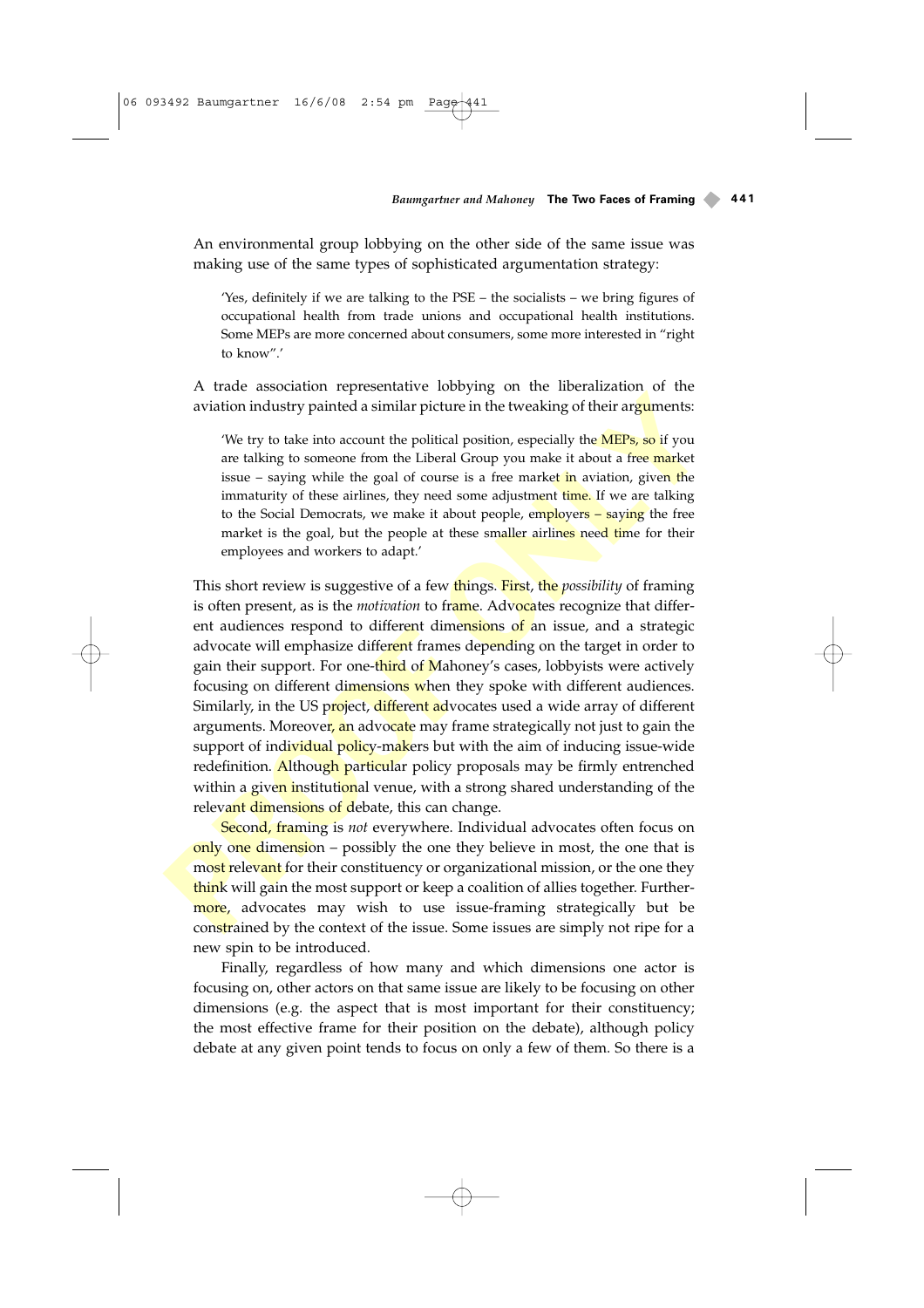difference between the underlying multidimensionality of the substance of public policy matters and the actual degree of diversity in any given debate at any given time and place. Some debates are actually highly structured with little room for framing.

The decisions that advocates make about the use of strategic framing blend with the characteristics of their political context in order to determine which frames come to dominate the collective debate.

# **The second face of framing**

Scholars have studied collective issue definition many times, tracing individual cases by using either qualitative or quantitative approaches, but largerscale projects have been rare.<sup>1</sup> Baumgartner and Jones  $(1993)$  note that 'policy images' interact with shifting 'policy venues' so that an initial shift in the collective issue definition associated with **a policy may lead** different governmental institutions to become interested in the question. Because different institutions typically focus on different elements of the same question (e.g. DG Environment has different concerns than DG Competition), shifts in venues can reinforce shifts in images (see also Mazey and Richardson, 1993; Guiraudon, 2000).

**The second face of framing**<br>Scholars have studied collective issue definition many times, tracing indiv<br>ual cases by using either qualitative or quantitative approaches, but larg<br>scale projects have been rare. 'Baumgarte Ringe (2005) has shown that the choice of a new 'focal point' in a legislative debate could cause voters of different ideological predispositions to react to the issue in systematically different ways. Looking at the European Parliament's debates on cross-border corporate takeover bids, he shows that a collective shift from the 'single market' frame to frames of 'workers' rights' and 'level playing field' could be documented and related to different voting patterns among the MEPs. Aggregate-level voting patterns may remain highly structured with low dimensionality (see Poole and Rosenthal, 1997; Hix, 1999; Gabel and Hix, 2002), even if the nature of the debate itself shifts over time. The key point is the choice of a new focal point – an element in the debate that comes to structure how political leaders and parties respond.

William Riker, of course, pioneered this type of analysis and showed the power of focusing attention on one element of the debate rather than another. His analysis of the campaign to ratify the US Constitution is largely focused on a painstaking empirical study of how often various arguments for and against ratification appeared in public debates (1996). Riker and Ringe together clearly show the importance of the focus of attention, and how this can shift.

The dynamics of shifting attention can result in rapid shifts in the collective issue definition associated with a given policy, even if most policies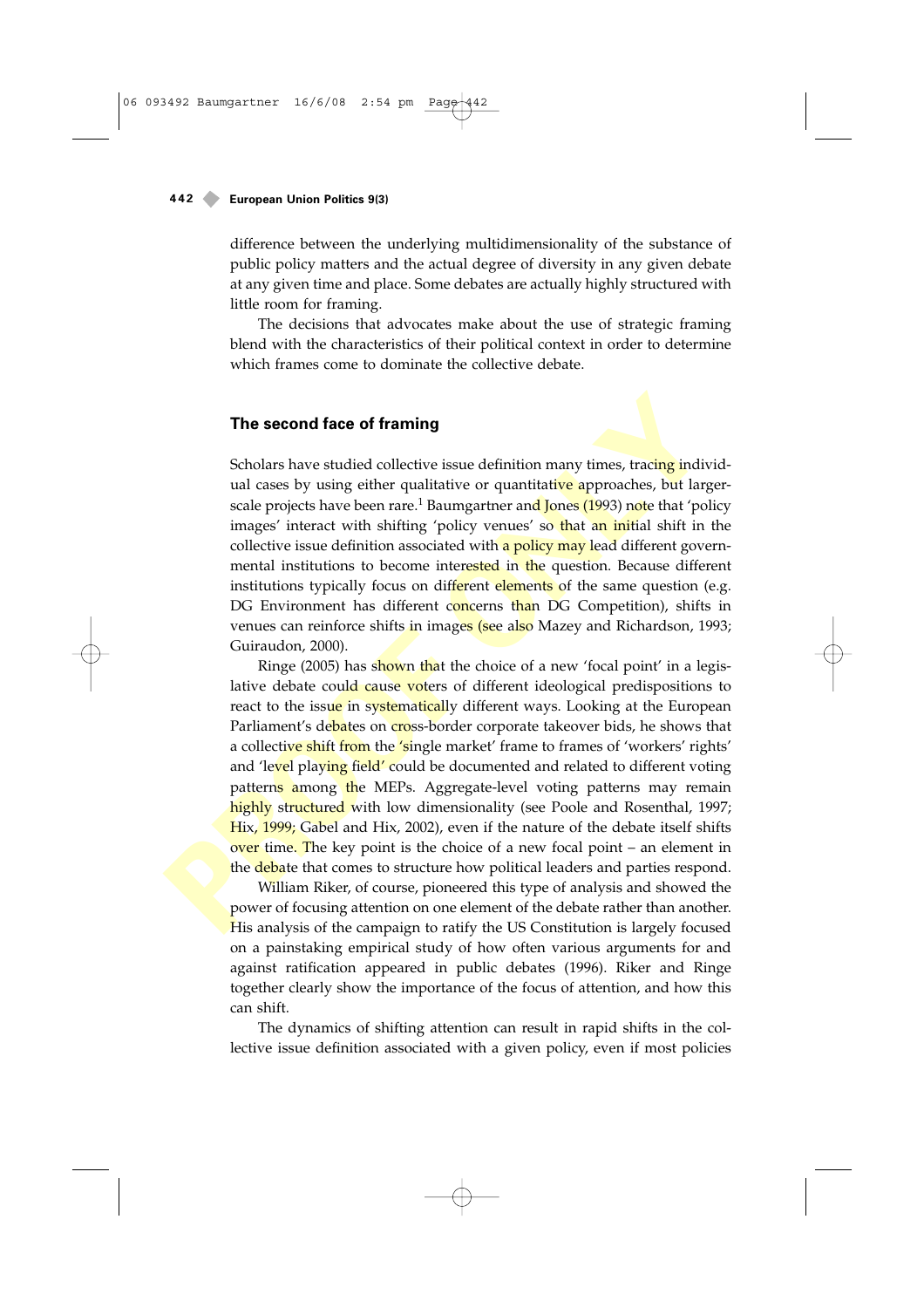most of the time are stable (and even if many individual lobbyists do not change their behaviors). When policy-makers see that others around them are focusing attention on an aspect of the issue that they had previously ignored, they are more likely to do so themselves. The key insight here is that in a social network, in which every individual's action is largely dependent on how he/she expects those around him/her to behave (rather than only on their own preferences), collective actions are principally determined by the communications networks among the whole, more than by the preferences of any single actor. Dennis Chong (1991) applied such models to the question of why American civil rights activists were successful in mobilizing supporters in the 1960s but not, for example, in the 1940s.<sup>2</sup> Lohman's (1994) discussion of the fall of the East German Government makes a similar point: where all expect the government and its repressive apparatus to **remain** in place, few will challenge it, but when a collective expectation takes hold that the regime may collapse, greater numbers will voice their opposition. Individual attitudes don't need to change as much as one's expectation about the behavior of others. Incentives matter.

What is the application of these collective action theories to the study of issue definition? The key is that knowing all we can possibly know about individual efforts to affect collective issue **definitions** takes us only part of the way. We also have to understand the collective dynamics, and this requires a different approach.

any single actor. Dennis Chong (1991) applied such models to the question of<br>sury single actor. Dennis Chong (1991) applied such models to the question of<br>sury American civil rights activists were successful in mobilizing An issue that provides a good example of this individual-level framing is lobbying by citizen groups and non-governmental organizations for international humanitarian intervention in Darfur, Sudan. The Darfur crisis incorporates a massive array of dimensions, and advocates can manipulate these dimensions depending on the target. The primary dimension justifying intervention is a humanitarian one: genocide is being committed and the international community must intervene to stop the killing. A second dimension is one of 'not going back on one's word': after the Holocaust and the <mark>Rwandan g</mark>enocide, the international community swore it would never again allow genocide to be committed 'on our watch'; the international community must honor this commitment. A third dimension is a spillover argument: instability in Darfur destabilizes the entire region. Further, there is an antiterrorism frame: since instability is a breeding ground for terrorists and members of al Qaeda have found refuge in the Sudan in the past, if the genocide continues it would allow space for further al Qaeda development. The final significant frame is an economic one, related to the spillover frame: the cost to the international community of quelling a war in all of East Africa would be greater than ending the instability in Darfur before it spreads. As advocates of intervention target politicians of different perspectives, they may

# 06 093492 Baumgartner 16/6/08 2:54 pm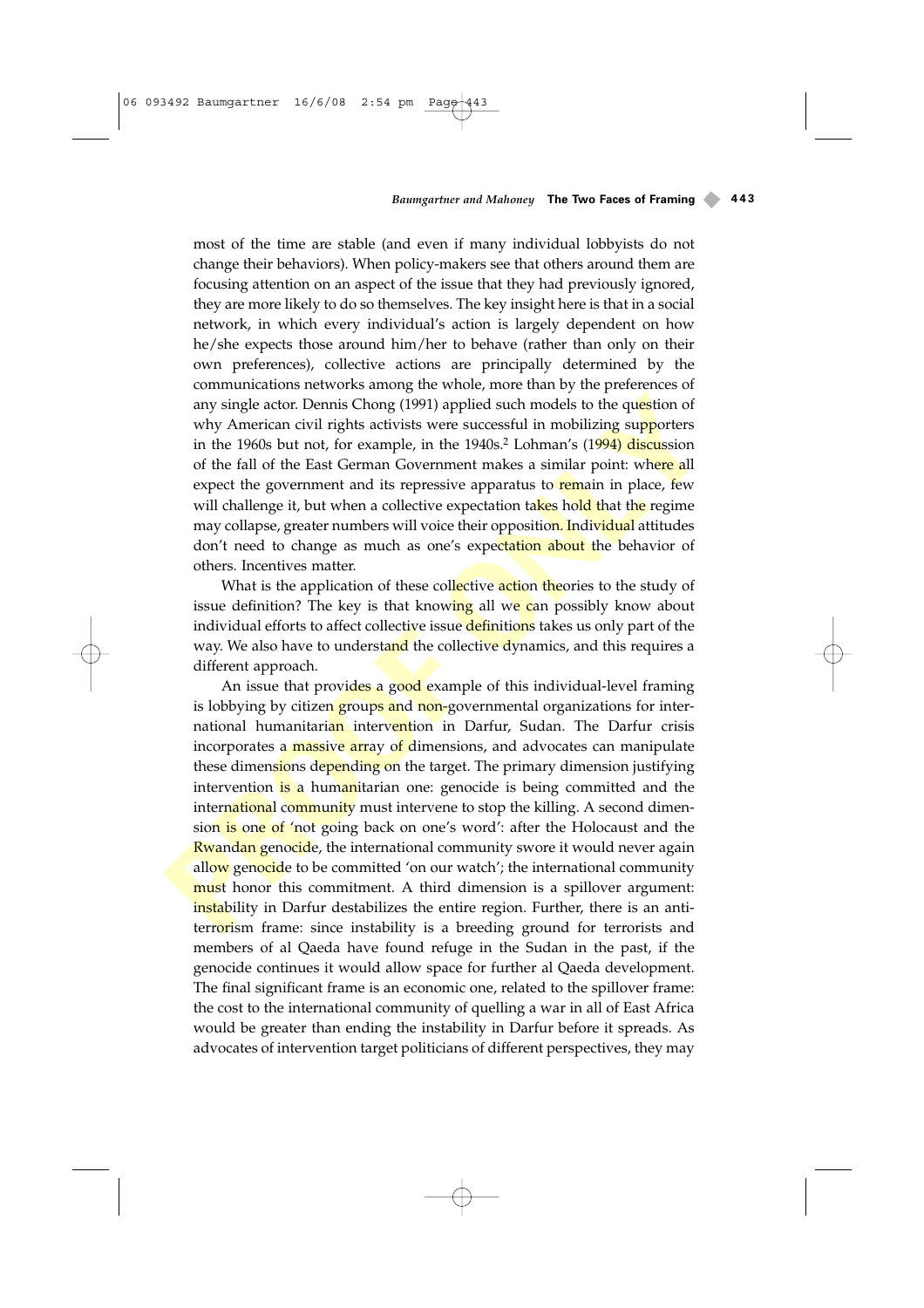emphasize one of these frames more than another, depending on the concerns of the target.

Scholars of framing and issue definition study two distinct but related questions. The first is whether different advocates attempt to frame the issue they are working on to be about one dimension rather than another and whether they tailor their arguments to the target – spinning the issue in different ways to gain political support. Mahoney's work discussed in the previous section makes clear that individual lobbyists do indeed make these efforts, at least in cases where they think they may have some success. Political psychologists often focus on this aspect of framing, by studying the cognitive response of individuals to arguments couched in different terms (see Kahneman and Tversky, 1985; Quattrone and Tversky, 1988).

Least in cases where they think they may have some succeses. Political psych ogists often focus on this aspect of framing, by studying the cogni response of individuals to arguments couched in different terms K Kahneman an The second question concerns measuring the **overall** mix of frames used, collectively over the entire issue debate, and seeing how this may change over time. Studying the collective issue definition over time can be done on the basis of documentary sources, but these must be available over time or across institutions. Baumgartner and Jones (1993) used such issue-level content analysis in their study of nine different policy issues, often covering 50 years or more of policy history. A more recent example comes from Baumgartner et al.'s (2008) study of media attention to capital punishment in the USA. Using simple but extensive content analysis techniques, they traced the nature of the media coverage of capital punishment issues from 1960 to 2005, reviewing about 4000 newspaper articles. These data clearly demonstrated the shifting collective attention to various elements of the debate over time: morality, constitutionality and, more recently, the dramatic rise of the 'innocence' frame that currently dominates discussion of the death penalty in the USA (this is the idea that DNA and other evidence point to an unacceptable 'error rate', with innocents wrongly convicted and sentenced to death). Further, with these measures systematically available over time, Baumgartner et al. were able to use them in a time-series model to show the **impact of the issue definition on the actual policy output, in this case the** annual number of death sentences, with appropriate controls for public opinion, the crime rate and other factors.

One thing the literature has poorly addressed so far is the demonstration of the limits to individual efforts in reframing debates successfully. William Riker (1984, 1986, 1996) brought our attention to the possibility that brilliant policy-making entrepreneurs could destabilize entire public policies through crafty rhetoric, and Ringe (2005) makes it clear that these dynamics occur in the EU context. Despite these insights, we have virtually no systematic evidence about what percentage of such strategic reframing efforts might be successful. It appears that reframing may be rare. Berry et al. (2007)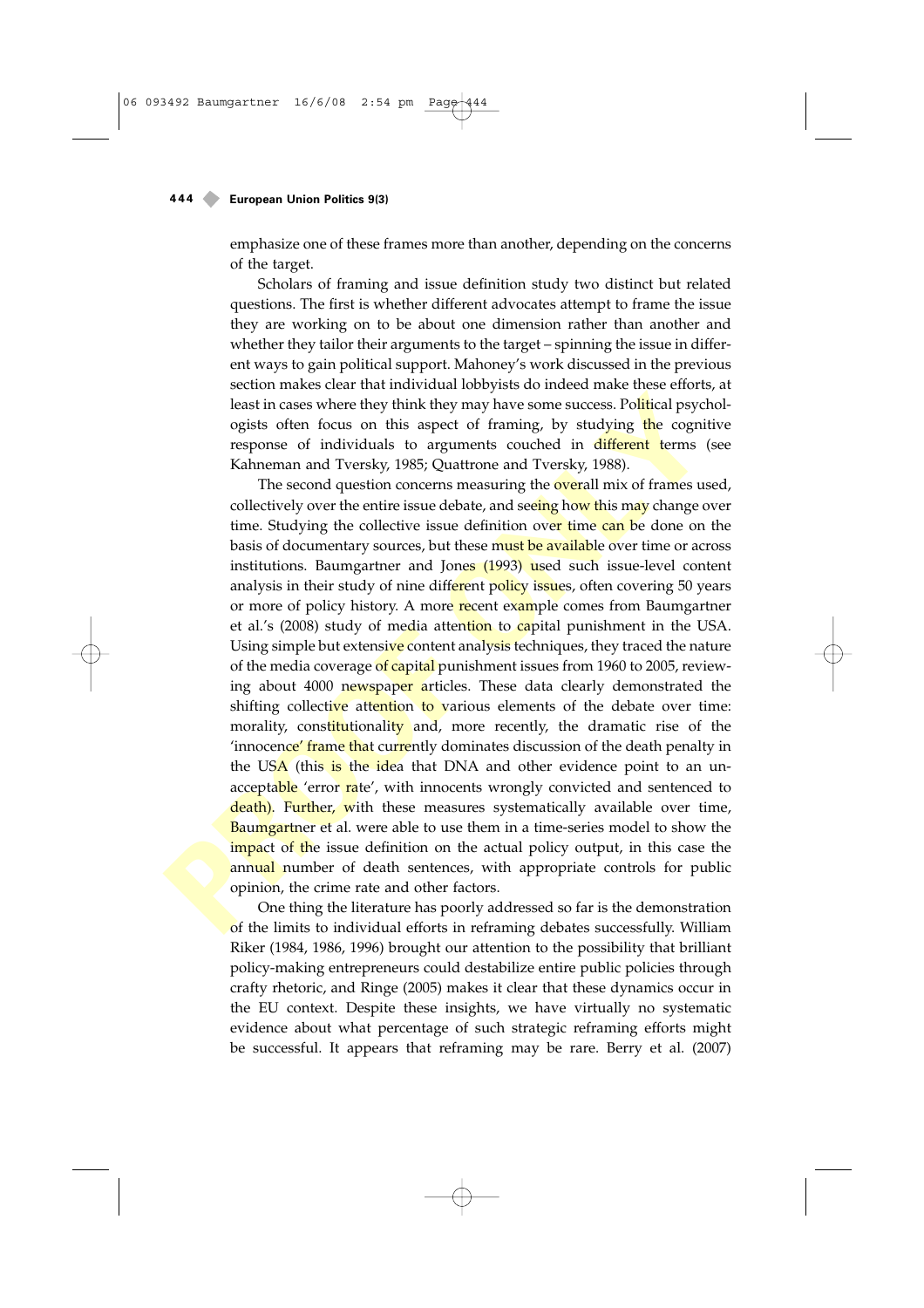interviewed over 300 advocates involved in a random sample of 98 policy issues in Washington, and systematically noted the differential use of various types of argument. They found that a process of competition and mutual monitoring within communities of professionals keeps policy communities in a collective equilibrium most of the time. Individual policy actors fight to change this, and they seek to take advantage of windows of opportunity when these open up. However, most issues, most of the time, are collectively defined in a stable manner. Further, this stability is induced not only by institutional procedures but also by the collective policy knowledge and expertise that are common to all members of the policy community.

# **Toward a synthesis**

06 093492 Baumgartner 16/6/08 2:54 pm

We believe that the two literatures on the individual and collective dynamics of framing can be integrated. The key elements of the solution imply the creation of a collaborative international network of scholars working within a framework of cooperation and data-sharing and greater use of computerassisted text analysis tools allowing research projects of much larger scope to be envisaged.

Institutional procedures but also by the collective policy knowledge and<br>expertise that are common to all members of the policy community.<br> **Toward a synthesis**<br>
We believe that the two literatures on the individual and co Understanding the policy **process requires fieldwork** and interviews. But how many interviews can a **single person** do, and what is the professional norm of what we do with these interviews? Typically, we conduct too few interviews, focus them in only a single policy area, pick a small number of cases in a non-random manner, work as individuals rather than in teams, and design our interviews to be unique rather than directly comparable with other high-quality work being done by colleagues. Long-standing professional norms encourage these behaviors, but each of these norms has important costs. At a minimum, interview-based research can be done in a way that provides information that is directly comparable to that collected by others. **Further, in our recent study, the Advocacy and Public Policymaking Project,** we studied the interest group activity of hundreds of lobbyists on 100 policy <mark>issue</mark>s and we found that virtually every important actor in a sample of policy debates had information publicly available on their websites.<sup>3</sup> There is no reason such a project could not be done on a larger and international scale.

Mahoney's (2008) study of advocacy in the USA and the EU employed an identical research approach in both cases. Although EU-based organizations may post fewer documents to their websites, official documents abound and the main limitation to their use has so far been gaining electronic access and knowing how to analyze them. Electronic access to contemporary documents is no longer a problem, and even historical records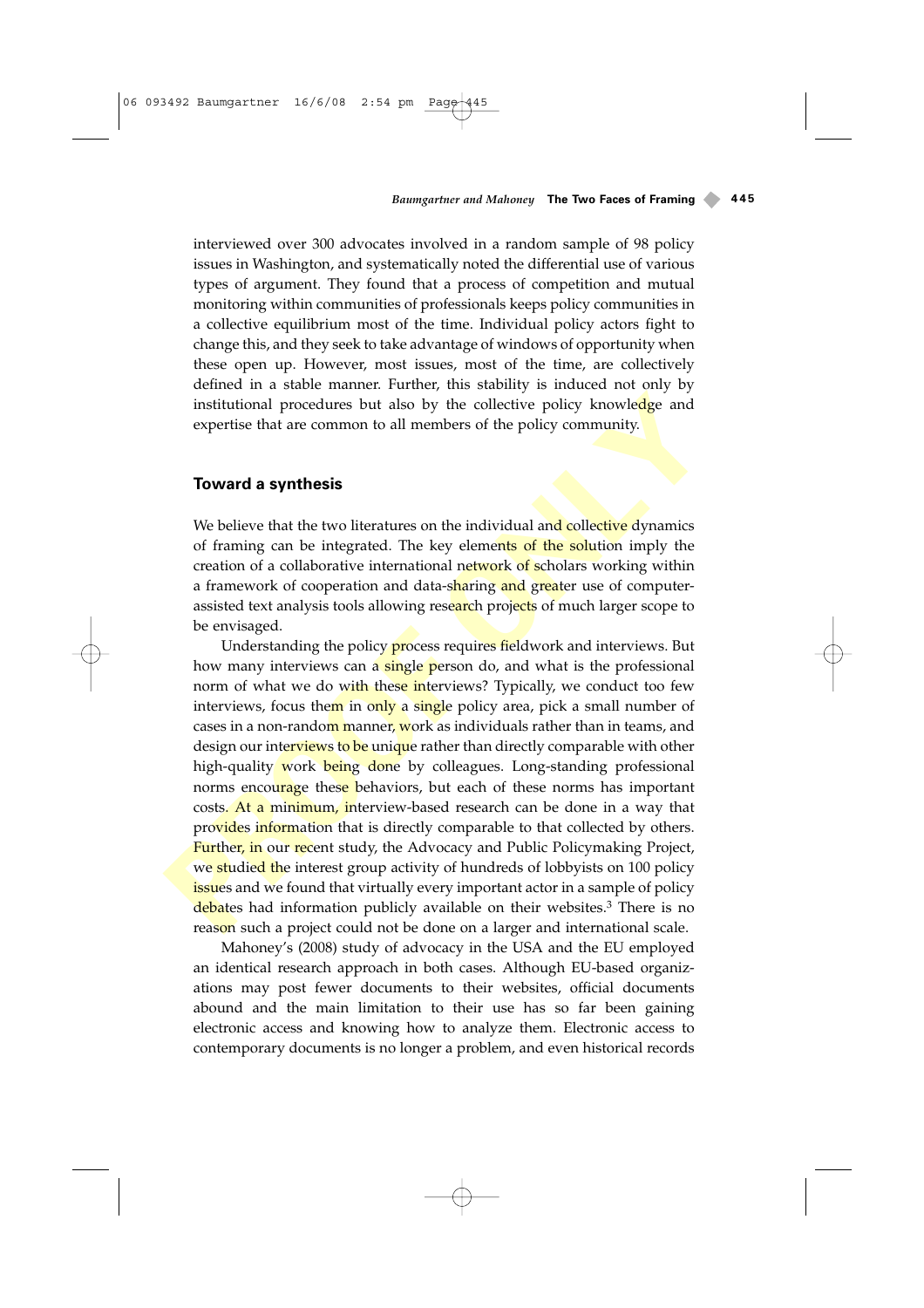are increasingly being digitized. Methodological advances in computer science now allow much greater use of complex analytic schemes, assisted by computer technologies (not driven by them) to measure the relative use of different frames by different actors in the process, not just for one issue but for the entire panoply of government activity. Further, research of sufficient scope would allow scholars to trace the use of targeted arguments (e.g. the relative use of various frames by organizations making their case before one DG as opposed to another, or the relative use of different frames in the official documents of one DG, parliamentary study group or any other official body) and the development of arguments in each venue over time. Cross-sectional and longitudinal approaches can be combined.

20 columents of one DG, parliamentary study group or any other official bota the development of arguments in each venue over time. Cross-section and the development of arguments in each venue over time. Cross-section domin Administrative and legislative agencies provide a wealth of documents related to current and recent policy debates. Computer science applications have advanced so that, with close supervision by the researcher, millions of documents can be read, categorized by issue and further classified by valence (e.g. support for or opposition to the proposed policy) and by dimensional focus.4 The key in these 'supervised learning' algorithms is to have human coders prepare learning data sets consisting of several thousand observations, coded according to whatever classification system the researcher chooses or devises, and then allow the computer to recognize the patterns of use of language that correspond to the different classification categories. With multiple iterations, moving between automated and human-controlled coding, highly accurate and enormous data sets can be created. Making use of such technological aids can allow us to envision research projects larger in scope by several orders of magnitude than what has been typically done in the literature.

The US-based Policy Agendas Project<sup>5</sup> provides one example of how such tools have been useful in the study of public policy in the USA, and it is now being replicated in many countries across Europe and for the EU itself. When the Policy Agendas Project started, the full text of the various government documents was not typically available, so the project directors (Baumgartner and Jones) relied on printed abstracts of most documents to begin the research. As increasing amounts of information have become available, including for example the full text of every bill introduced in the US Congress, automated coding techniques have proved invaluable. In a recent French application, we were able to download every written and oral question in the National Assembly over more than two decades, amounting to several hundred thousand observations; these data suggest the large scope of electronic information that is or will soon be available in the EU, in the member states and for other political systems. Databases of such scope suggest opportunities to analyze the issue definitions associated with given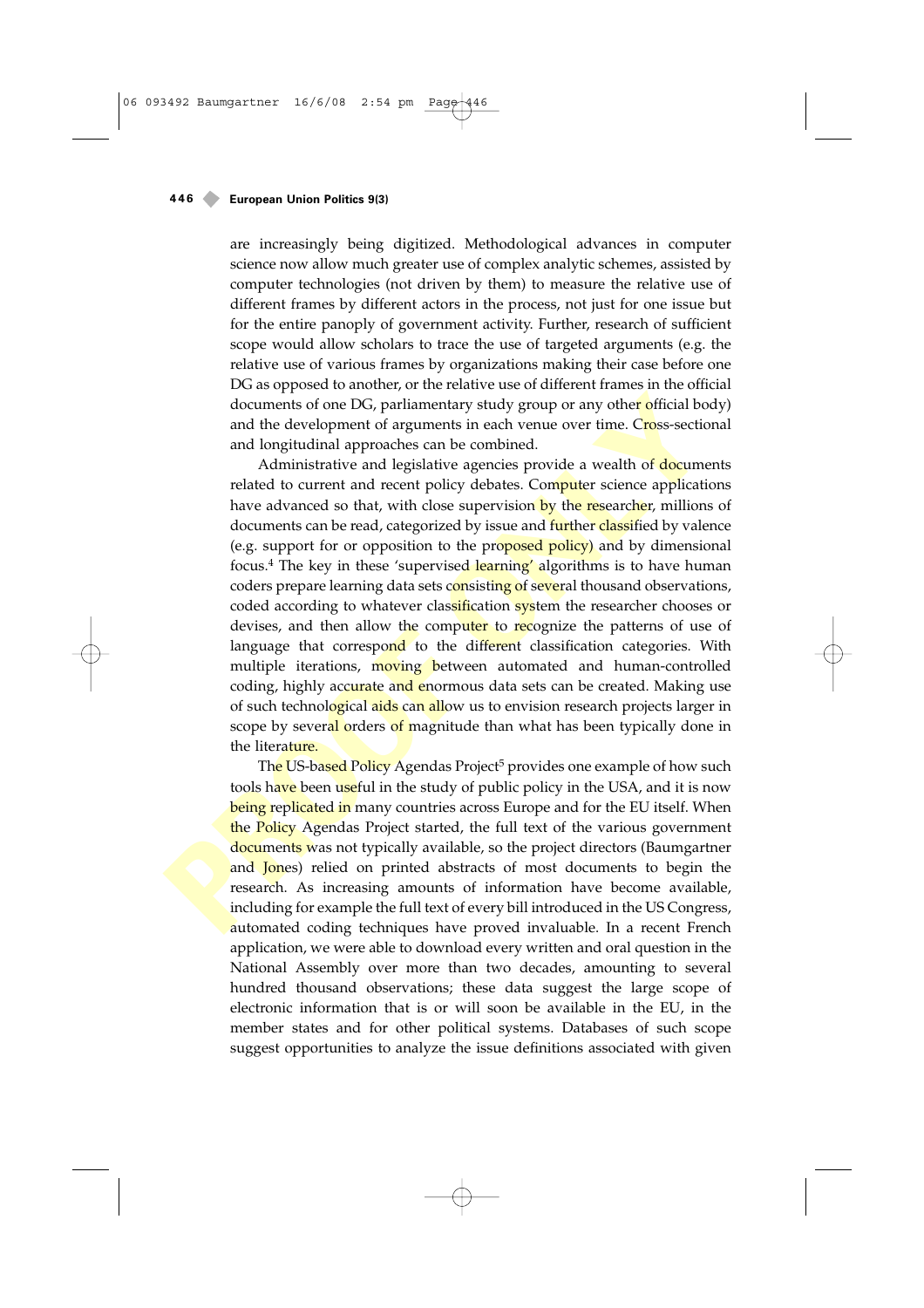public policies over time, across nations and from institution to institution and to integrate the two faces of framing, because individual strategies could finally be connected in a systematic manner to collective outcomes.

ing techniques of computer-assisted content analysis. With a mass of media<br>records, official documents, organizational statements, web logs and other<br>sources of information about hundreds of policy proposals increasingly a If collective issue-framing is a social process and subject to information cascades and threshold effects, and if individual efforts to spin issues can be more effective in some environments than in others, the scholarly communities that have studied these two faces of framing must take up the challenge and develop new research methodologies based on newly developing techniques of computer-assisted content analysis. With a mass of media records, official documents, organizational statements, web logs and other sources of information about hundreds of policy proposals increasingly available, a new approach to the study of framing integrated with the study of issue definition is feasible. This work can be integrated with traditional interview-based fieldwork if we can create larger cooperative international networks of scholars so that our collective efforts are cumulative rather than designed to be particularistic.

# **Notes**

06 093492 Baumgartner 16/6/08 2:54 pm

- 1 This literature is too voluminous to review, but see Stone (1989) and Schneider and Ingram (1993) on the qualitative side and Baumgartner and Jones (1993) for a more quantitative example; Daviter (2007) provides a recent review of the EU literature on the topic.
- 2 See also Granovetter (1978), Watts (2003) and Barabasi (2005) for classic works and overviews.
- 3 See also http://lobby.la.psu.edu.
- 4 See e.g. Purpura and Hillard (2006), who have coded hundreds of thousands of US laws and categorized them into the Policy Agendas Project classification of 226 policy subtopics with over 80% accuracy; Callan (2007) and Hovy (2007) provide more general overviews of recent approaches in computer science.
- See http://www.policyagendas.org.

# **References**

Barabasi, Albert-Laszlo (2005) *Linked*. New York: Penguin.

- Baumgartner, Frank R., and Bryan D. Jones (1993) *Agendas and Instability in American Politics*. Chicago: University of Chicago Press.
- Baumgartner, Frank R., Suzanna L. De Boef and Amber E. Boydstun (2008) *The Decline of the Death Penalty and the Discovery of Innocence*. New York: Cambridge University Press.

Berry, Jeffrey M., Frank R. Baumgartner, Marie Hojnacki, Beth L. Leech, and David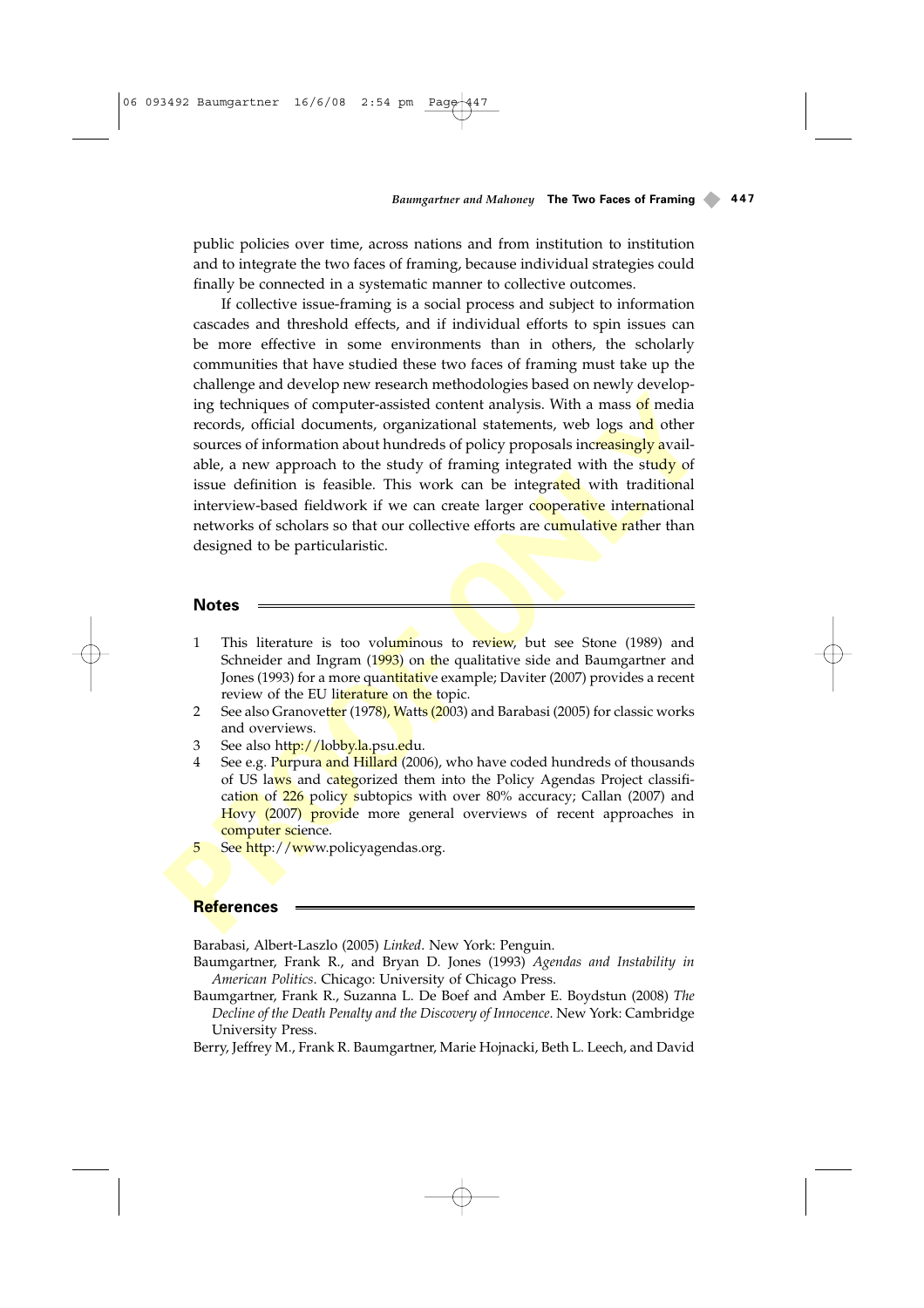C. Kimball (2007) 'Washington: The Real No-Spin Zone', paper presented at the annual meetings of the American Political Science Association, Chicago IL.

Callan, Jamie (2007) 'Frontiers of Text Identification and Retrieval', presentation at the Workshop on Automated Text Identification and Classification, Penn State University, University Park, PA, 15–17 August. URL (accessed 1 May 2008): http://www.personal.psu.edu/frb1/Comp\_Agendas\_Files/ August\_2007\_Conference/.

Chong, Dennis (1991) *Collective Action and the Civil Rights Movement*. Chicago: University of Chicago Press.

Daviter, Falk (2007) 'Policy Framing in the European Union', *Journal of European Public Policy* 14(4): 654–66.

- Druckman, James N. (2001) 'On the Limits of Framing Effects: Who Can Frame?', *Journal of Politics* 63: 1041–66.
- Gabel, Matthew J. and Simon Hix (2002) 'Defining the EU Political Space: An Empirical Study of the European Elections Manifestos, 1979–1999', *Comparative Political Studies* 35(8): 934–64.
- Granovetter, Mark (1978) 'Threshold Models of Collective Behavior', *American Journal of Sociology* 83: 1420–43.
- Guiraudon, Virginie (2000) 'European Integration and Migration Policy: Vertical Policy-Making as Venue Shopping', *Journal of Common Market Studies* 38(2): 251–71.
- Hix, Simon (1999) 'Dimensions and Alignments in European Union Politics: Cognitive Constraints and Partisan Responses', *European Journal of Political Research* 35(1): 69–106.
- Daviter, Falk (2007) Tölligy Framing in the European Union', Journal of Europ<br>
Public Policy (1976) Toilcy Tends 65.<br>
Druckman, James N. (2001) On the Limits of Framing Effects: Who Can Fram<br>
Journal of Politics 3:101-66.<br> Hovy, Edouard (2007) 'Toward a "Science" of Annotation', presentation at the Workshop on Automated Text Identification and Classification, Penn State University, University Park, PA, 15-17 August. URL (accessed 1 May 2008): http://www.personal.psu.edu/frb1/Comp\_Agendas\_Files/August\_2007\_ Conference/.
	- Kahneman, Daniel and Amos Tversky (1985) 'Prospect Theory: An Analysis of Decision-Making under Risk', *Econometrica* 47: 263–91.
	- Lakoff, George (2004) *Don't Think of an Elephant!* White River Junction, VT: Chelsea Green Publishing.
	- Lohmann, Susanne (1994) 'The Dynamics of Informational Cascades: The Monday Demonstrations in Leipzig, East Germany, 1989–1991', *World Politics* 47: 42–101.
	- Mahoney, Christine (2008) *Brussels versus the Beltway: Advocacy in the United States and the European Union*. Washington, DC: Georgetown University Press.
	- Mazey, Sonia and Jeremy Richardson (eds) (1993) *Lobbying in the European Community*. Oxford: Oxford University Press.
	- Poole, Keith T. and Howard Rosenthal (1997) *Congress: A Political-Economic History of Roll Call Voting*. New York: Oxford University Press.
	- Purpura, Stephen and Dustin Hillard (2006) 'Automated Classification of Congressional Legislation', in *Proceedings of the 7th Annual International Conference on Digital Government Research* (DG.O 2006), San Diego, CA.
	- Quattrone, George A. and Amos Tversky (1988) 'Contrasting Rational and Psychological Analyses of Political Choice', *American Political Science Review* 82(3): 719–36.
	- Riker, William H. (1984) 'The Heresthetics of Constitution-Making: The Presidency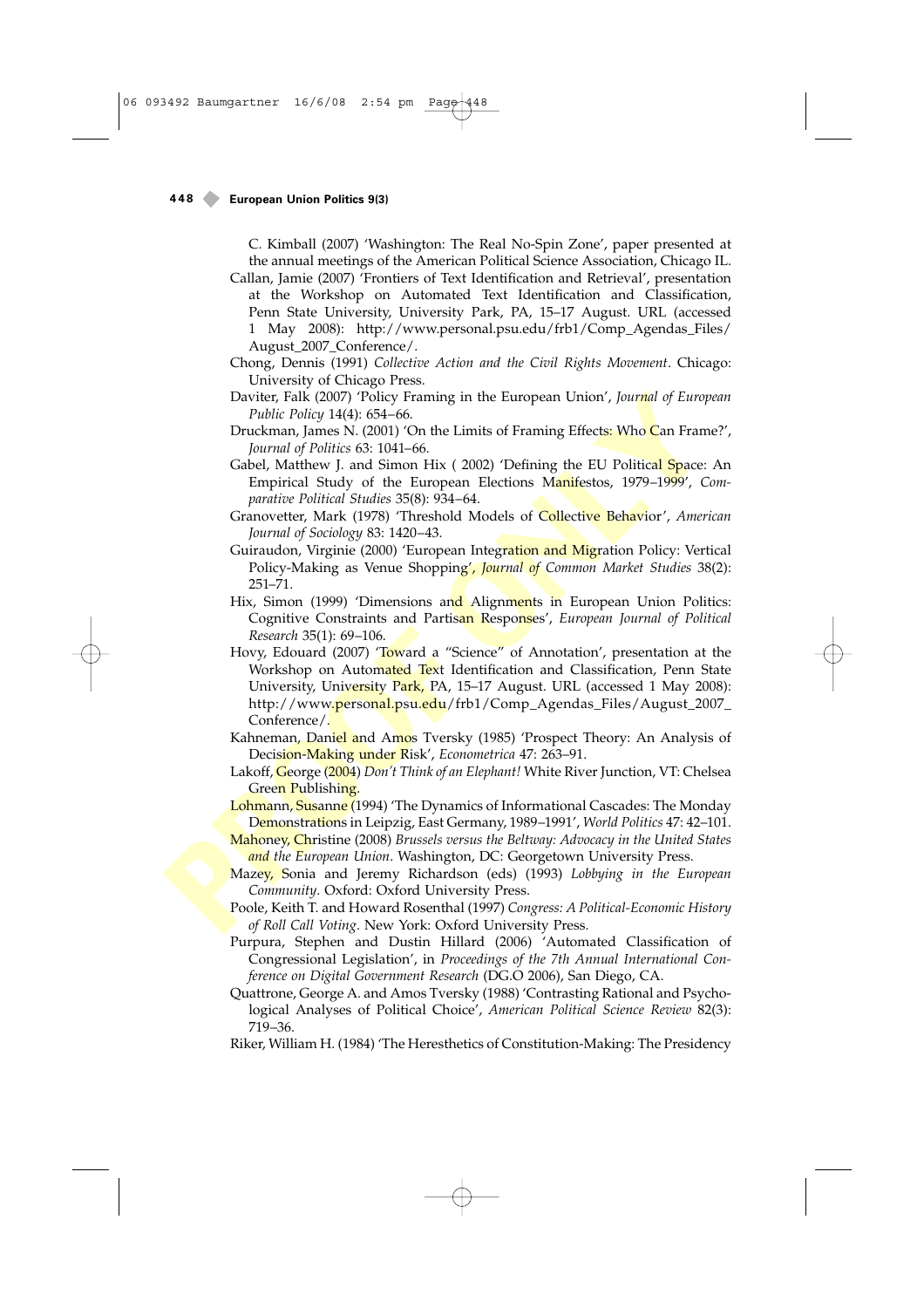in 1787, with Comments on Determinism and Rational Choice', *American Political Science Review* 78(1): 1–16.

Riker, William H. (1986) *The Art of Political Manipulation*. New Haven, CT: Yale University Press.

Riker, William H. (1996) *The Strategy of Rhetoric*. New Haven, CT: Yale University Press.

Ringe, Nils (2005) 'Policy Preference Formation in Legislative Politics: Structures, Actors, and Focal Points', *American Journal of Political Science* 49(4): 731–45.

Schneider, Anne and Helen Ingram (1993) 'Social Construction of Target Populations: Implications for Politics and Policy', *American Political Science Review* 87(2): 334–47.

Stone, Deborah A (1989) 'Causal Stories and the Formation of Policy Agendas', *Political Science Quarterly* 104(2): 281–300.

Watts, Duncan J. (2003) *Six Degrees: The Science of a Connected Age*. New York: Norton.

# **About the authors**

**Frank R. Baumgartner** is Miller-LaVigne Professor of Political Science at the Pennsylvania State University, University Park, PA 16802-6200, USA.

Fax: +1 814 863 8979 E-mail: Frankb@psu.edu

ations: Implications for Politics and Policy', American Political Science Review<br>
87(2): 334-47.<br>
Stone, Deborah A (1989) 'Causal Stories and the Formation of Policy Agendas',<br>
Political Science Quarterly 104(2): 281–300.<br> **Christine Mahoney is Assistant Professor of Political Science at** Maxwell School of Syracuse University, 331 Eggers Hall, Syracuse, NY 13244–1020, USA. Fax +1 315 443 9082 E-mail: chmahone@maxwell.syr.edu